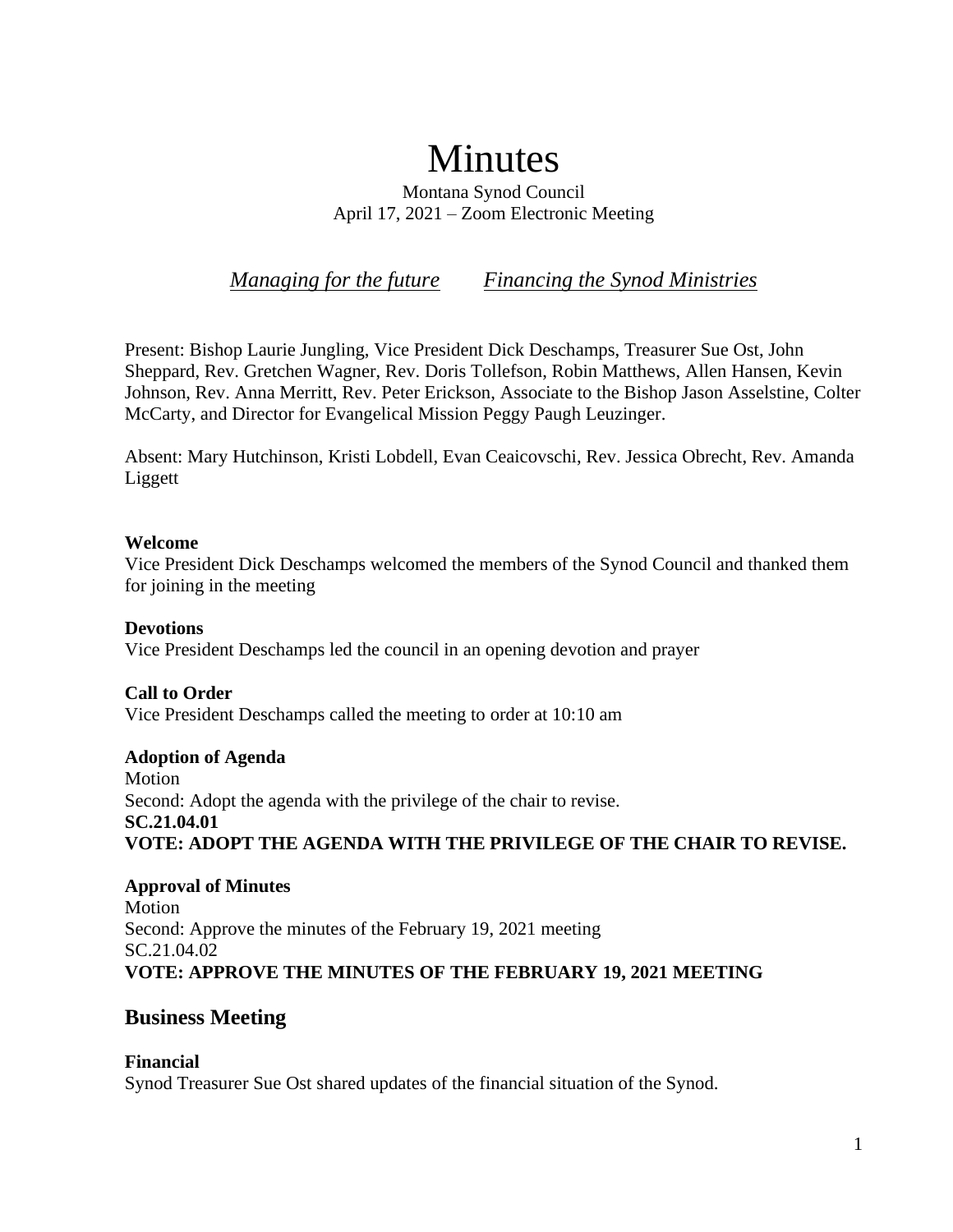## Motion

Second: Approve Funding of \$3,000 for 2021 for the work of Dennis Trotter, Synod Financial Consultant.

#### **SC21.04.03**

# **VOTE: APPROVE FUNDING OF \$3,000 FOR 2021 FOR THE WORK OF DENNIS TROTTER, SYNOD FINANCIAL CONSULTANT.**

## **Candidacy Coordinator**

Due to the sudden death of Pastor Bob Quam who had volunteered his services to manage the Candidacy process, there is need for money in the budget of \$2400 per year to provide a stipend for his successor. This will require a small increase in anticipated mission support and expenses for contract services for both the 2021 and 2022 budgets.

Motion

Second: Add \$2,400 per year to cover cost for a stipend for the Candidacy Coordinator to increase mission support and expenses for contract services for both the 2021 and 2022 budgets. **SC.21.04.04**

# **VOTE: ADD \$2400 PER YEAR TO COVER COST FOR A STIPEND FOR THE CANDIDACY COORDINATOR TO INCREASE MISSION SUPPORT AND EXPENSES FOR CONTRACT SERVICES FOR BOTH THE 2021 AND 2022 BUDGETS.**

## **Synod Assembly Planning:**

Bishop Laurie Jungling shared updates on the Assembly:

Resolutions: No resolutions were received before April  $1<sup>st</sup>$ , so none will be considered during the Assembly.

Worship: Molly and Allen Sasser Goehner will be asked to plan worship.

Registration: Currently there are 89 female voting members and significantly fewer male (as of the Synod Council meeting).

The Synod Council will meet on Wed. June  $2<sup>nd</sup>$  via zoom from  $5:30 - 7:30$  pm prior to the Assembly.

The slate of candidates from the Nominating Committee was presented.

Motion Second: Approve the slate of candidates from the Nominating Committee. **SC.21.04.05 VOTE: APPROVE THE SLATE OF CANDIDATES FROM THE NOMINATING COMMITTEE.**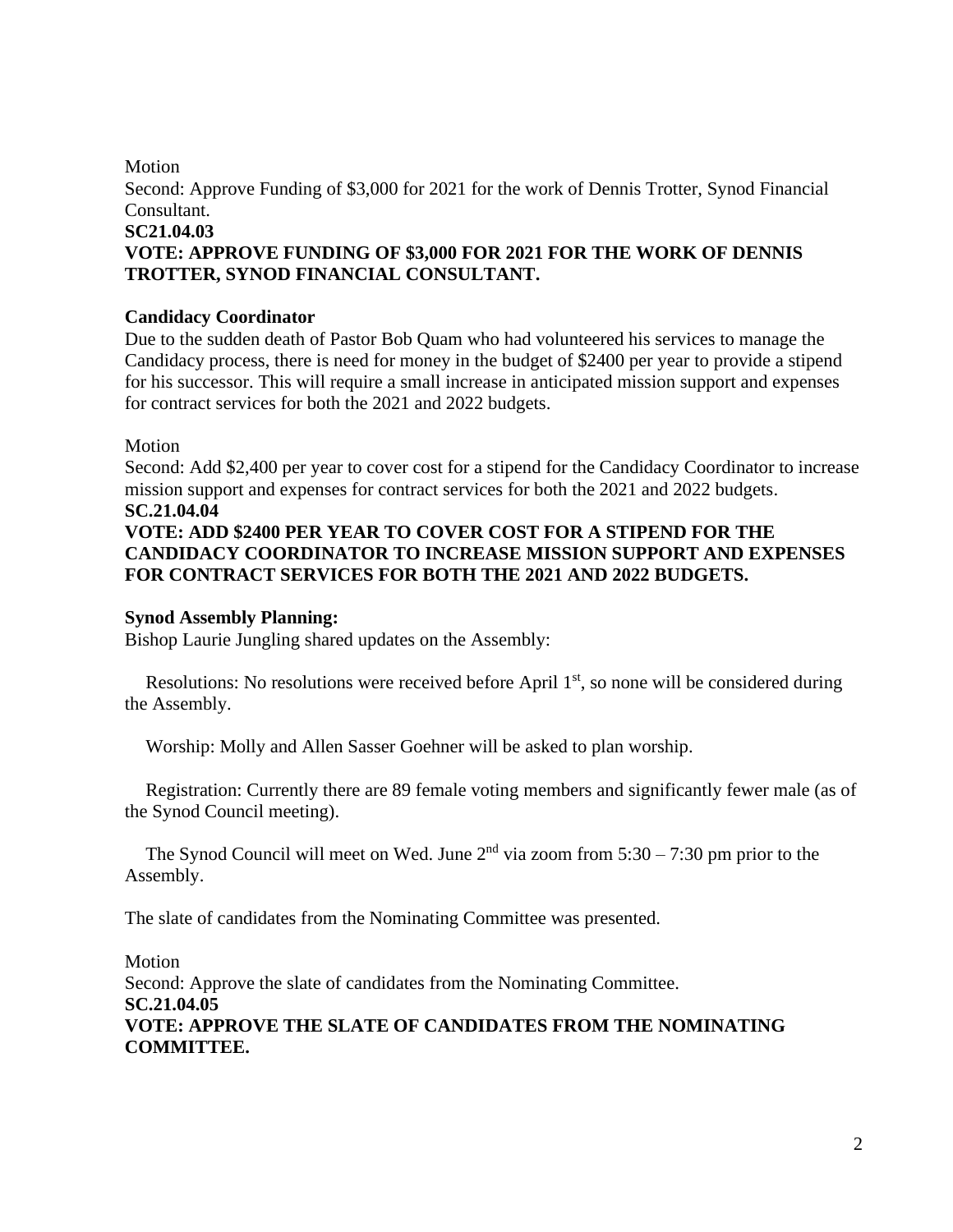The Synod Council engaged in conversation about accepting nominations from the Voting Members during the Assembly (Nominations "from the floor"). It was suggested that there be a document that would explain briefly the nomination process and that further nominations would not be accepted.

## Motion

Second: During the 2021 Synod Assembly, the Chair will not accept nominations from the floor. **SC.21.04.06**

# **VOTE: DURING THE 2021 SYNOD ASSEMBLY, THE CHAIR WILL NOT ACCEPT NOMINATIONS FROM THE FLOOR.**

The following indicated that they will be able to be in Great Falls to be in person for the assembly: Robin Matthews, Dick Deschamps, Sue Ost, Amanda Liggett, Anna Merritt.

Colter McCarty explained what he is planning for the technology portion of the Assembly: He will be scheduling trainings for voting members on-line and all are encouraged to attend at least one. He requested that Synod Council members scatter their attendance at the meetings to offer their support/presence.

There will be a meeting scheduled to present information about nominees as well as a Budget Forum on Friday at 5:00 pm on the day of the Assembly.

Credentials/Elections Committee: Colter will be setting up the software – eballot. Colter suggests that there needs to be 4 people to be on this "committee" Anna Merritt, Jessie Obrecht, and Robin Matthews volunteered

Tech Support: Kristi Lobdell and John Sheppard and maybe 1 other person to help with tech support will be needed. Dick Deschamps and John Sheppard were considering potential people to help with this.

If someone wants to speak on an issue there will be someone available to assist the Bishop to admit them to the zoom meeting from the waiting room. Peggy Paugh Leuzinger will help with this.

Colter will be setting up and hosting training meetings for Assembly participants in the next weeks.

John Sheppard will be the back-up for whole tech stuff and will be meeting with Colter soon.

Pre-Assembly: Move by staff on June 1<sup>st</sup> Thurs. 5:00 pm in person rehearsal including all speakers as is possible Opening of assembly at 1:00 pm on Friday There will be a gathering with the Bishop on Friday evening Budget conversation maybe on Friday evening, too.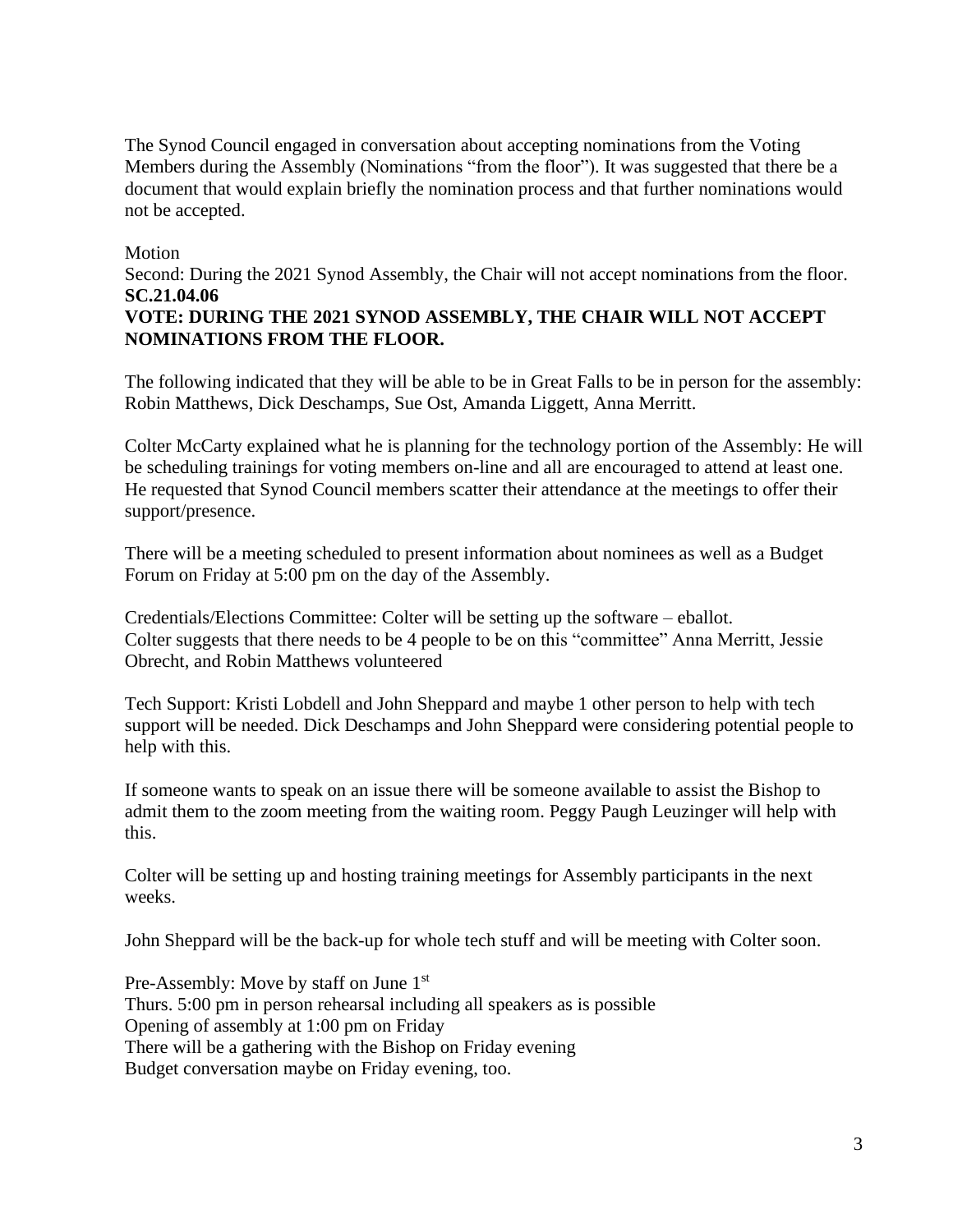Nancy and Kathy Marks have agreed to be in Great Falls to assist with powerpoint and other graphic needs during the assembly.

The Council thanked Colter for all his work so far to help the assembly run smoothly.

#### **Endowment Report:**

In response to a question about the sources of Endowment Funds, Sue Ost presented an update of the funds.

 The Montana Synod Endowment Fund consists of 3 main endowments: the Planned Giving Endowment, the Emmaus Endowment, and the Ramseth Seminary Endowment. The Region I FSO (Alyce) keeps track of each of these three funds separately, although at the ELCA Foundation, they are combined.

The Planned Giving Endowment was established in 1998 as part of a Planned Giving Consortium with the Regional Gift Planner. This plan never really came to fruition, and the endowment was not used for 20 years. In September 2018, the Synod Council voted to use the earnings from this fund to help make payments on the mortgage if needed. The balance in the account is \$50,396.36 and we have not yet had to draw any of the earnings for this purpose. Earnings are reinvested in the fund.

The Emmaus Endowment was created when one of the 3 congregations in the Westby parish closed. They chose to use their assets to create an endowment to assist rural ministry. We have used this fund occasionally, to fund a rural ministry conference or to help with a pastor's moving expenses. The balance is \$94,262.05.

The Ramseth Seminary Fund was created in honor of Bishop Mark Ramseth when his tenure as Bishop ended. Earnings from this fund are used to pay one month per year of seminary loan payments for pastors who request it. This endowment has a balance of \$204,212.61.

We also have the Montana Synod Fund For Leaders, which is held and administered at Churchwide. Funds in honor of former Bishops Daehlin and Omland are in this fund. Each year, the Bishop is informed of the amount available for distribution from the earnings, and the Candidacy Committee decides which candidates will receive those funds. \$193,320.63 is the balance in this fund.

The Hetzel Foundation endowment is also owned by the Synod, but has their own Board of Directors and strict rules governing grants it provides to various applicants. The Bishop serves on this Board of Directors. This endowment was created by the Last Will and Testament of William and Blanche Hetzel. It exists "to provide financial assistance to agencies and institutions providing care for the elderly, and for the health, education, religious training and recreation of children and young people through the Montana Synod of the Evangelical Lutheran Church in America.

Bishop Jungling brought up the Covid-Disaster fund which was established last year, wondering how do we use that money when the requests for Covid relief have been minimal, especially in the